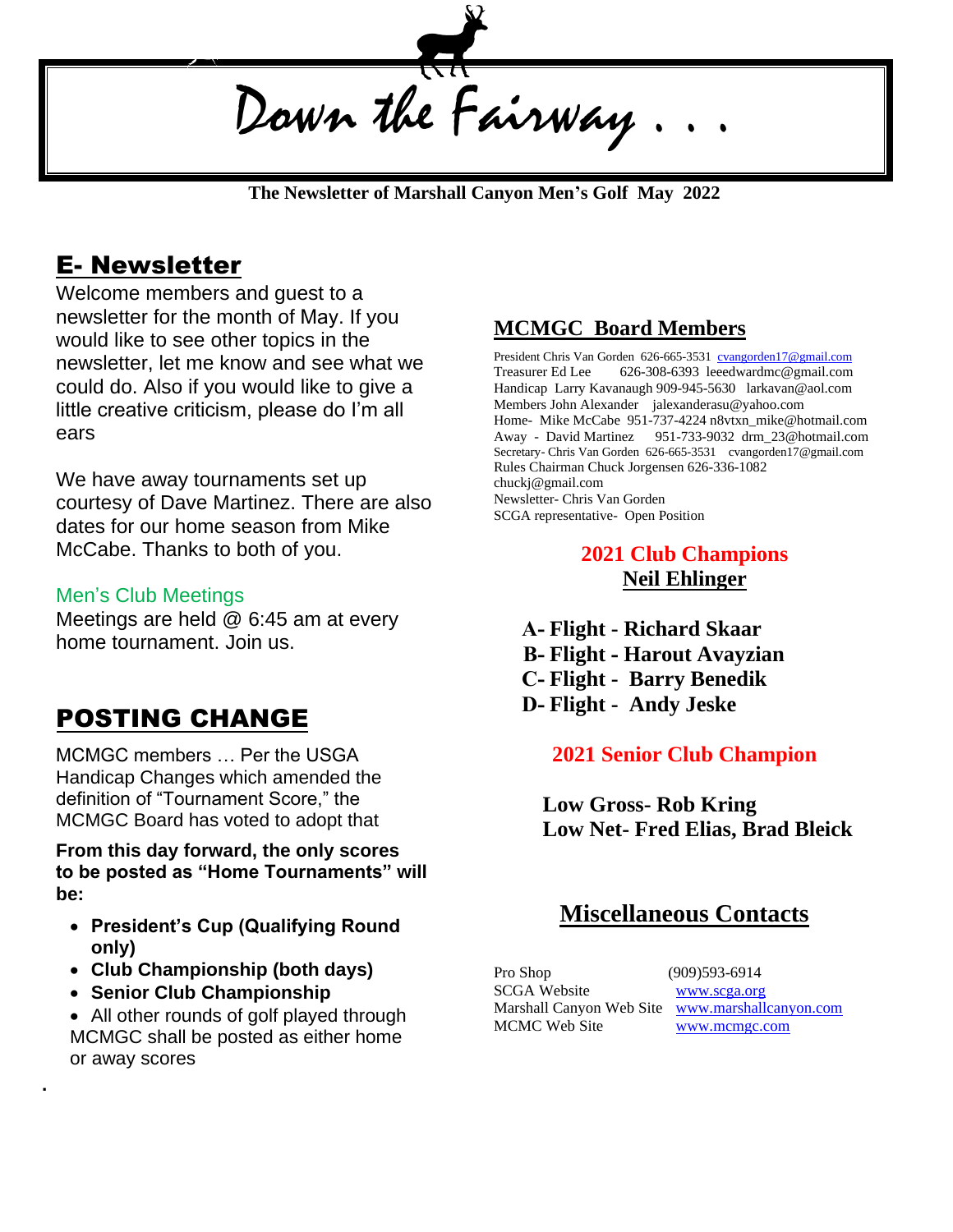crowned new champions.

# **50/50 Raffle**

Thank you to all members who have supported the raffle. It looks to be a overnight success. The funds are applied to upcoming raffles of golf balls & snacks. Raffles will only be held @ home tournament.

Thank you, The Raffle Chairman

## **In Memoriam**

Jerry Hutter Home Tournament Chairman 1997-1999 Handicap Chairman 2002 -2005

# **Presidents Cup 2021 Champions**

**A Flight- Chuck Argellander B Flight- Richard Gonzales C Flight – Barry Benedik D Flight- Mike McCabe**

### **President's Message**

Welcome back to the newsletter. It Looks as if all the Marshall Canyon Mens Golf Club major championship rounds have concluded , and have

## **Membership:**

Please pay attention to your membership renewal, take a moment to review your expiration date. As you are aware, our membership term is based on 12-month annual membership. Your membership expires on your anniversary date of when you joined.

Please let our membership chairperson know your intention of renewing or/and try to use SCGA website portal to renew.

# **POST YOUR ROUND!**

We are getting a better response to posting rounds, thanks you guys. Get the SCGA app. , and try to post after your round or you run the risk of finding your name on Larry's List. USGA has a gps app., that gives yardages, plus you can post hole by hole. Try it sometime.